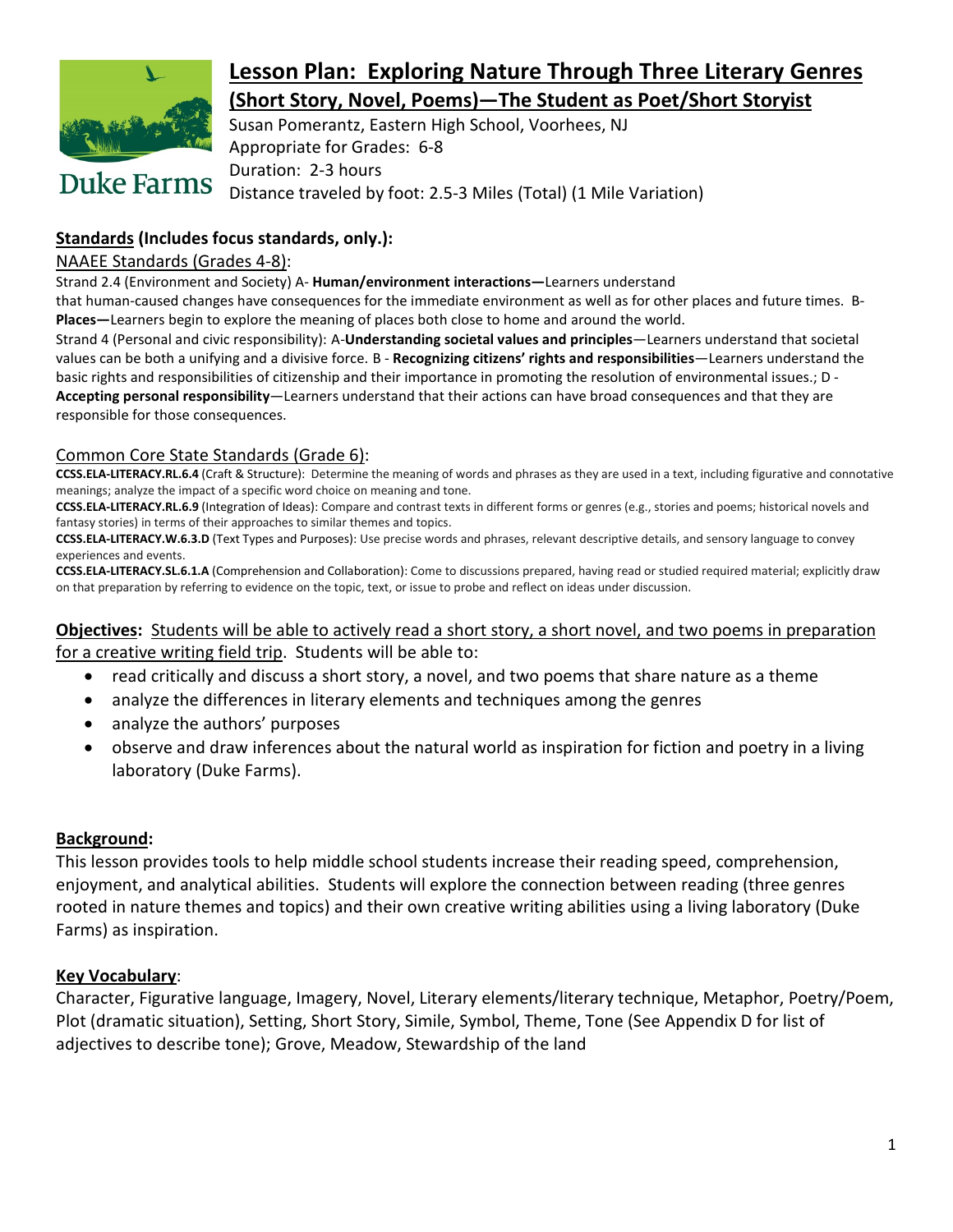#### **Materials:**

- Clipboard with pen/pencil
- Duke Farms Map (available at front desk in Orientation Center)
- Copies of the map route (1 per student group)
- Teacher-compiled packets (chosen from the appendix below or teacher's own preference).
- "Sit-upon" recommended for sitting on the ground. [\(Click here](http://www.momsminivan.com/extras/situpon.html) for instructions on how to make a sit-upon. This can be a wonderful pre-field trip activity; sit-upons can be decorated with the student's name, images from nature, etc. Even older students enjoy this activity.)
- A backpack holding a bag lunch and water; layers of clothing depending upon the weather. Backpacks are recommended so students' hands are free for clipboards. (Remind students that this is a carry-in/carry-out park.)

### **Pre-visit activities:**

I. For a period of 4-6 weeks prior to the field trip, students will closely read a short story, a novel, and two poems while completing instructional activities at the teacher's discretion. **See Appendix A for fieldtrip related student activity chart, Appendix B for teacher "key".** Some links and suggestions for full instructional units and materials follow each selection:

A. SHORT STORY

"Zlateh the Goat" by Isaac Bashevis Singer

\* Follow this link for an annotated text of the story: <http://www.wsfcs.k12.nc.us/cms/lib/NC01001395/Centricity/Domain/7672/Zlateh%20the%20Goat.pdf> \* Follow this link to a 7-day lesson plan: **Zlateh the Goat** - Achieve the Core http://achievethecore.org/file/634

### B. NOVEL

*My Side of the Mountain*, a novel by Jean Craighead George

\* Option for study guide: [https://www.teachervision.com/tv/printables/TCR/1557346046\\_40-50.pdf](https://www.teachervision.com/tv/printables/TCR/1557346046_40-50.pdf)

\* Another option for study guide: <http://www.scholastic.com/teachers/sites/default/files/asset/file/my-side-of-the-mountain-bookfile.pdf>

\*One last option for study guide: **[My Side Of The Mountain](http://search.tb.ask.com/search/redirect.jhtml?action=pick&ct=GD&qs=&searchfor=excerpt+chapter+10+my+side+of+the+mountain&cb=AIC&pg=GGmain&p2=%5EAIC%5Exdm069%5EYYA%5Eus&qid=9efbe2c358964f878efc06ca836e9a62&n=780c7826&ss=sub&pn=1&st=bar&ptb=206EF703-A1B3-4974-A829-21337C50495A&tpr=&si=COK46qzYvcACFVQV7AodM3wAMQ&redirect=mPWsrdz9heamc8iHEhldEbqGKJL%2BbqvZ2eVSJasbOW%2BdNB14%2FL4O6tD%2FfU%2BZ4cBx&ord=9&)** - Achieve the Core http://achievethecore.org/file/1611

\* A discussion guide: <http://www.scholastic.com/teachers/lesson-plan/my-side-mountain-discussion-guide>

### C. POEMS

- 1. "Deserted Farm" a poem by Mark Vinz
	- \* Link to a copy of the poem:

#### **[Deserted Farm](http://search.tb.ask.com/search/redirect.jhtml?action=pick&ct=GD&qs=&searchfor=deserted+farm+mark+vinz&cb=AIC&pg=GGmain&p2=%5EAIC%5Exdm069%5EYYA%5Eus&qid=f6b37535e980445cb4f9aadcfd472a5f&n=780c7826&ss=sub&pn=1&st=sb&ptb=206EF703-A1B3-4974-A829-21337C50495A&tpr=&si=COK46qzYvcACFVQV7AodM3wAMQ&redirect=mPWsrdz9heamc8iHEhldEbVHCQApMvIfb2AX1uVz0KsEKv6XyhL4aLN%2BLU7sk3kevqVKHGnR5lNA3vgwf%2BinptCTyNmquGdP%2BLkMo20HMe6JgP7bzze1OIdGaAocWiGAcxW346hssyGPe0MvZG2wrg%3D%3D&ord=4&)**

http://www.nthurston.k12.wa.us/cms/lib/WA01001371/Centricity/Domain/663/Deserted%2520Farm.d...

\* Link for poetic elements found in this poem and some general poetry study suggestions:

<http://www.heinemann.com/shared/onlineresources/e02710/introduction.pdf>

\*Link for a study guide that includes a compare/contrast exercise with Ted Kooser's "Abandoned Farmhouse":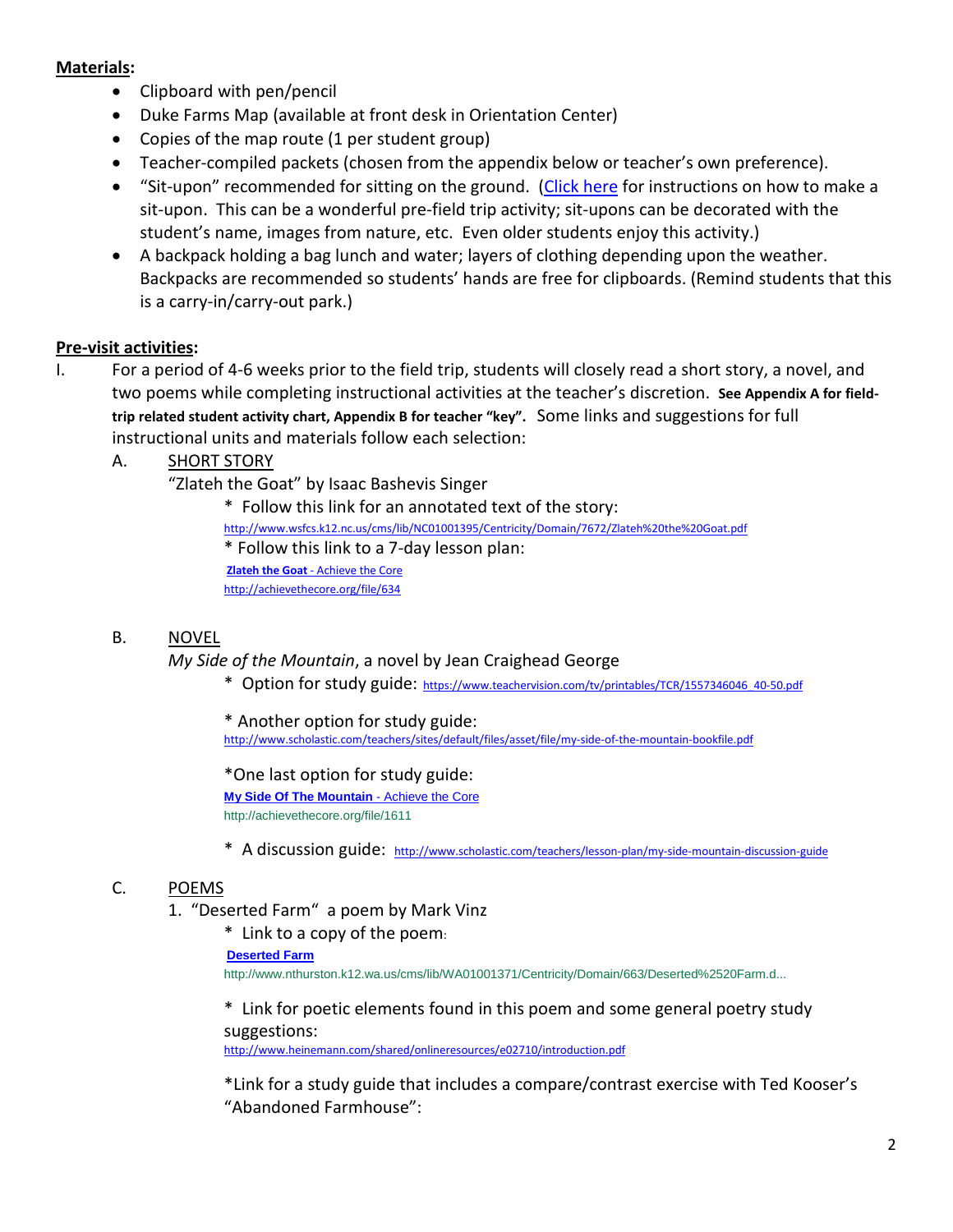- 2. "The Last Wolf", a poem by Mary Tallmountain
	- \* Link to a copy of the poem: <http://loc.gov/poetry/180/167.html>
	- \* Link to poem(includes two translations) followed by brief commentary/analysis: <http://www.goethe.de/ins/us/lp/kul/mag/tri/com/exi/en5687548.htm>
- II. Immediately prior to the field trip, review with your students the mission and layout of Duke Farms. Review with students the objectives of the field trip; each student should have a copy of these objectives in his/her packet.
	- A. Students will have completed several lessons: short story, novel, and poems (see above) based on teacher's discretion (4-6 weeks prior to field trip).
	- B. Students will have compiled a comparison chart (Appendix A) that helps them compare and contrast these different genres in terms of their approaches to similar themes and topics. (See Appendix B for suggested responses/teacher "key".)
	- C. During the field trip, students will visit several sites on the Duke Farms property and complete a pre-writing chart (Appendix C) that will serve as the basis for their own original creative writing assignment based on theme and selected literary elements.
	- D. **VARIATIONS: Teachers may choose part or all of the selections suggested in "Pre-visit Activities" above. Teachers may substitute other literary selections. NOTE: Field trip** *may* **precede in-class instructional units.**

### **FIELD TRIP PROCEDURE**

### **Introduction (5 minutes):**

Assemble all students in the Farm Barn Orientation Center. Here you can obtain Duke Farms maps. Please use this time to have students use the restroom as facilities are limited once you head out into the field. Explain to students that they are at Duke Farms, a property dedicated to protecting and creating habitats for native plants and animals. Please remind your students that Duke Farms was created for the animals, and that you are visitors to the animals' homes.

Today the students will visit several locations on the grounds: Orientation Center Classroom, Orchid Range Meadow, Oak Woods, and the Old Foundation. Students will then return to the Orientation Center Classroom where they may begin a culminating first draft activity for their own creative writing product (short story or poem). First drafts may also begin in the classroom or as a homework assignment.

### **Activity (2.5 to 3 hours, including hiking time, depending on locations chosen/time spent at each):**

1. Students will gather in the Classroom and organize their Appendix A charts and be sure they have their Appendix C pre-writing/note-taking charts ready. Teachers will review story/poem themes and literary elements with students to focus them on ideas they may develop for their own creative writing (30 minutes).

2. Students should visit the lavatory as the hike will take 1½-2 hours.

3. Students move to Central Way past the Hay Barn, to make a right onto Railroad Way and walk to Orchid Range Meadow. Students can find a place to settle comfortably on their sit-upons for some observation/note-taking. Students might refer to their Appendix A response sheets to imagine the settings and themes from the short story and the novel. Students should then given 5-10 minutes of time for quiet reflection before turning to their Pre-write charts on which they will fill in several boxes with their own words/ ideas/observations. (From Orientation Center, walk of about two-thirds of a mile = 10-15 minutes PLUS observation/writing time of 15 minutes = 30 minutes).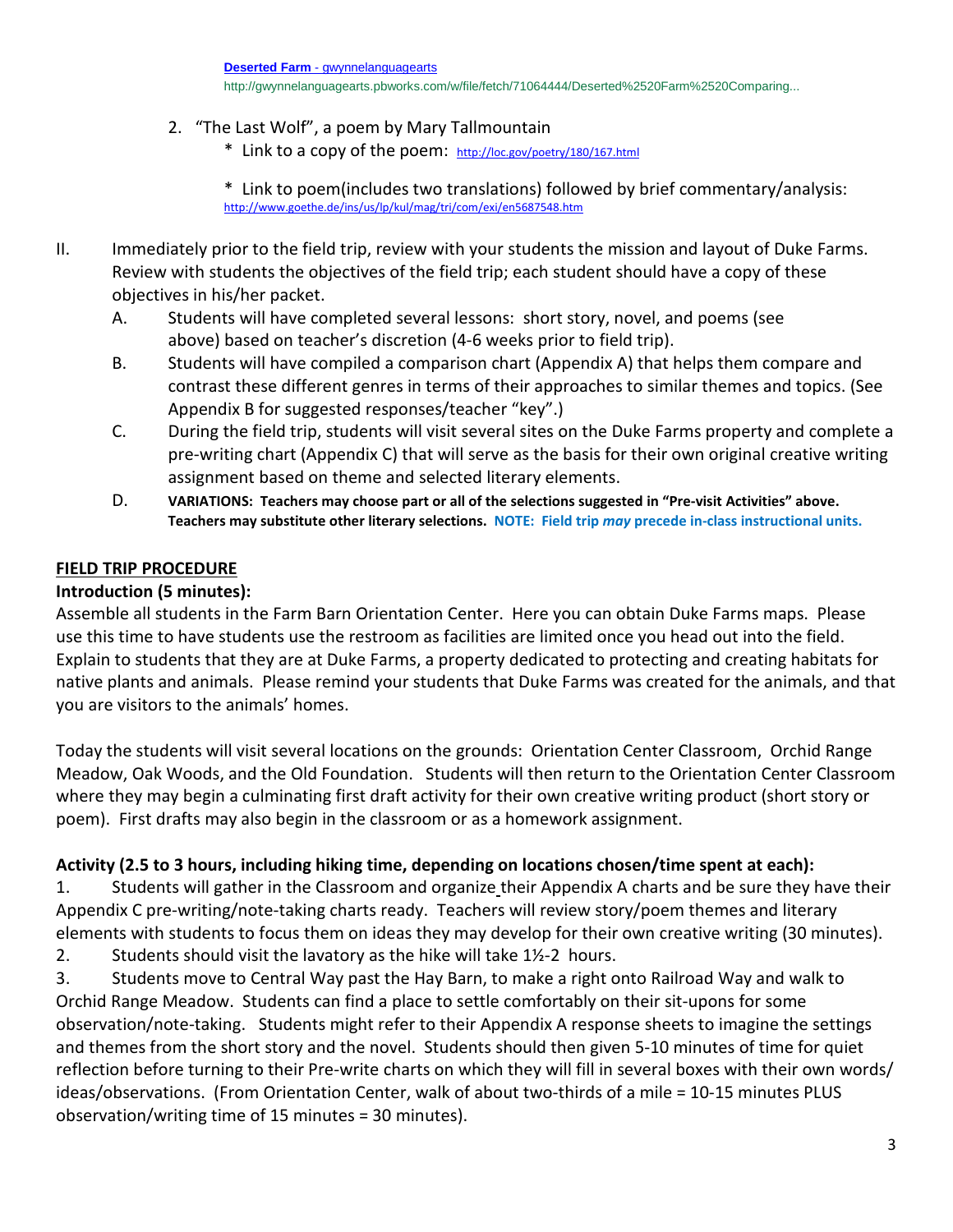4. Students will then resume their hike along Railroad Way and walk to the Dragonfly Pond area. Students can find a place to settle comfortably on their sit-upons for some observation/note-taking. Students might again refer to their Appendix A response sheets to recall the settings and themes from the short story and the novel. Students should then be given 5-10 minutes of time for quiet reflection before turning to their pre-write charts on which they will fill in several boxes with their own words/ ideas/observations. (Walk of about one-third of a mile from Orchid Range Meadow location = 5+ minutes PLUS observation/writing time of 15 minutes = 20 minutes).

5. Students will then resume their hike (several route options—see map) with a walk to the Old Foundation. Students can find a place to settle comfortably on their sit-upons for some observation/notetaking. Students might refer to their Appendix A response sheets to recall the settings and themes from the poems. Students will view the enormous Old Foundation to observe how nature is reclaiming this manmade structure. Students should then be given 5-10 minutes of time for quiet reflection before turning to their prewrite charts on which they will fill in several boxes with their own words/ ideas/observations. (Walk of about two-thirds of a mile from Dragonfly Pond location = 10-15 minutes PLUS observation/writing time of 15 minutes = 30 minutes).

6. The return to the Orientation Center is roughly two-thirds of a mile and should take 20 minutes.

**7. NOTE: Teachers should keep an eye on the time! The property is engaging and extensive, and with so much to see, the above-outlined tour can take two or more hours. Unfortunately, student enthusiasm may need to be corralled in order to make it back to the Orientation Center on time.**

8. **CONCLUSION**: Students will come back together again in the Orientation Center classroom (or back in their own classroom if time is tight) to begin planning or drafting their poem or short story.

9. **VARIATION**: Groups with limited time may wish to go directly to the Old Foundation area. This hike would take under an hour total time (there and back) and students could spend more time at one location in reflection, observation, and note-taking. Teachers may also want to investigate the use of the tram.

### **Possible Assessments (should be tailored to student experience/skill level):**

1. Students' creative writing pieces can be scored according to formal rubrics.

2. Students can engage in a graded discussion about the effectiveness of various literary genres in expressing similar and related themes.

### **Resources:**

George, Jean Craighead. *My Side of the Mountain*. New York: E.P. Dutton, 1975. Print.

For additional sources, see links under "Pre-visit Activities" above.

### \*\*DISCLAIMER\*\*

Duke Farms serves as a habitat for native plants and animals. Care should be taken when exploring the grounds. Hazards such as open waterways, roadways with bicycles, vehicles and pedestrians, poison ivy and stinging and biting insects are present on the property. Adults are responsible for the minors in their care. Precaution should be taken to avoid prolonged exposure to the sun as well as to biting and stinging insects. Participants should bring water; there are water bottle filling stations in the Farm Barn. Participants should familiarize themselves with potential hazards and prepare accordingly. This is a carry-in, carry-out facility so all garbage created during your program should be taken back with you to your school.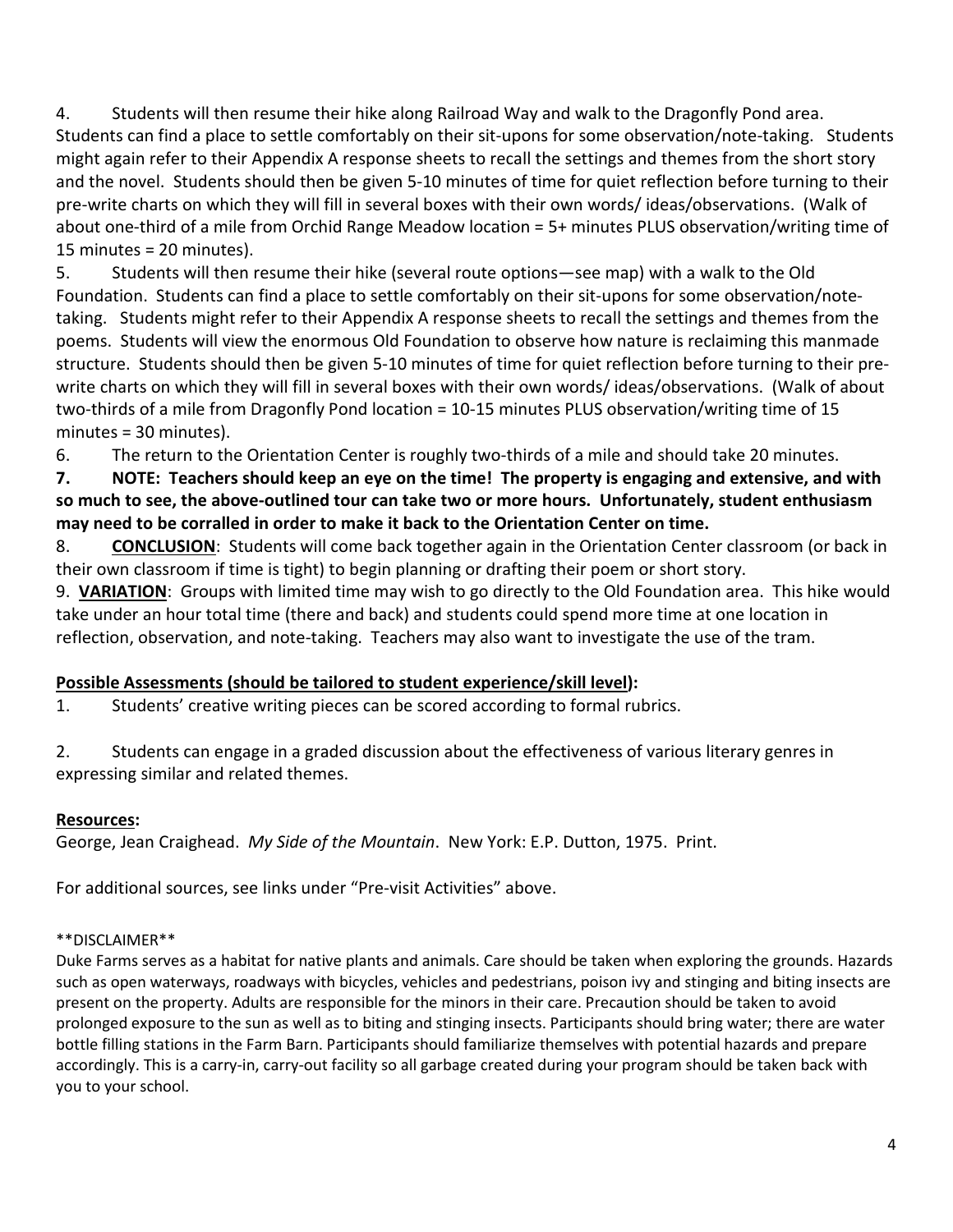# **APPENDIX A: Summary Charts SHORT STORY: "Zlateh the Goat" by Isaac Bashevis Singer**

Note: Students should be instructed to search the story for nature references for purposes of this field trip.

| <b>Central Theme</b>                                                             |  |  |
|----------------------------------------------------------------------------------|--|--|
| <b>Plot/Setting</b>                                                              |  |  |
| Character(s)                                                                     |  |  |
| <b>Point of View</b>                                                             |  |  |
| <b>Imagery</b><br>(Include page reference.)                                      |  |  |
| Metaphor, Simile,                                                                |  |  |
|                                                                                  |  |  |
| <b>Other Figurative</b>                                                          |  |  |
| <b>Language Devices</b>                                                          |  |  |
| <b>Symbols</b>                                                                   |  |  |
| <b>Tone/Mood</b><br>(See Appendix D for lists of<br>adjectives to describe tone) |  |  |
| <b>Other? (Moral of this</b><br>tale?)                                           |  |  |
| <b>Personal Connection</b>                                                       |  |  |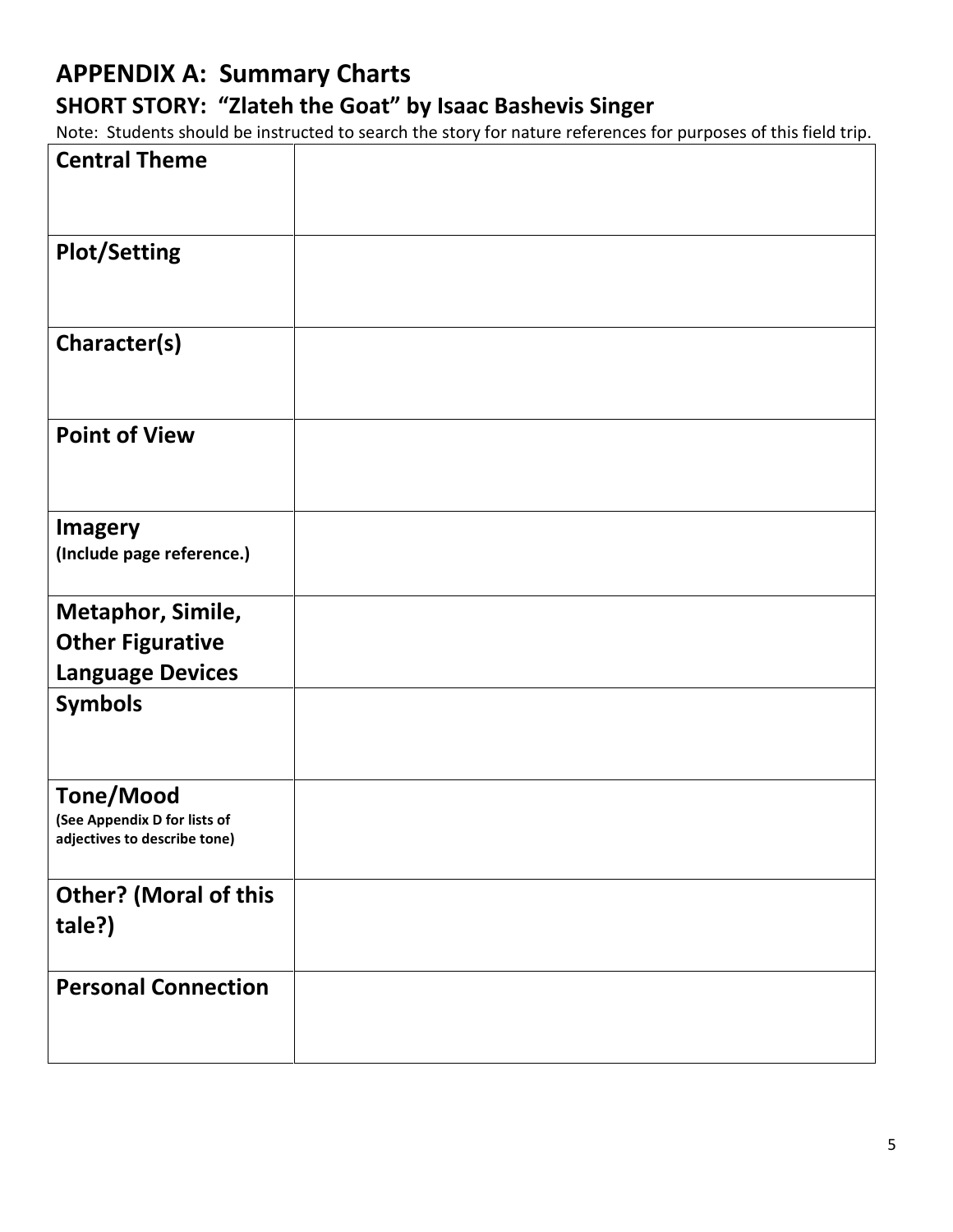## **NOVEL**

# *My Side of the Mountain* **by Jean Craighead George (Chapter 10: How a Door Came to Me)**

Note: Students should be instructed to search the chapter for nature references for purposes of this field trip.

| <b>Central Theme</b>                                            |  |  |
|-----------------------------------------------------------------|--|--|
| <b>Plot/Setting</b>                                             |  |  |
| Character(s)                                                    |  |  |
| <b>Point of View</b>                                            |  |  |
| <b>Imagery</b><br>(Include page reference for<br>all examples.) |  |  |
| Analogy, synecdoche,<br>contrast, humor                         |  |  |
| <b>Tone/Mood</b>                                                |  |  |
| <b>Other</b>                                                    |  |  |
| (Theme/Meaning)                                                 |  |  |
| <b>Personal Connection</b>                                      |  |  |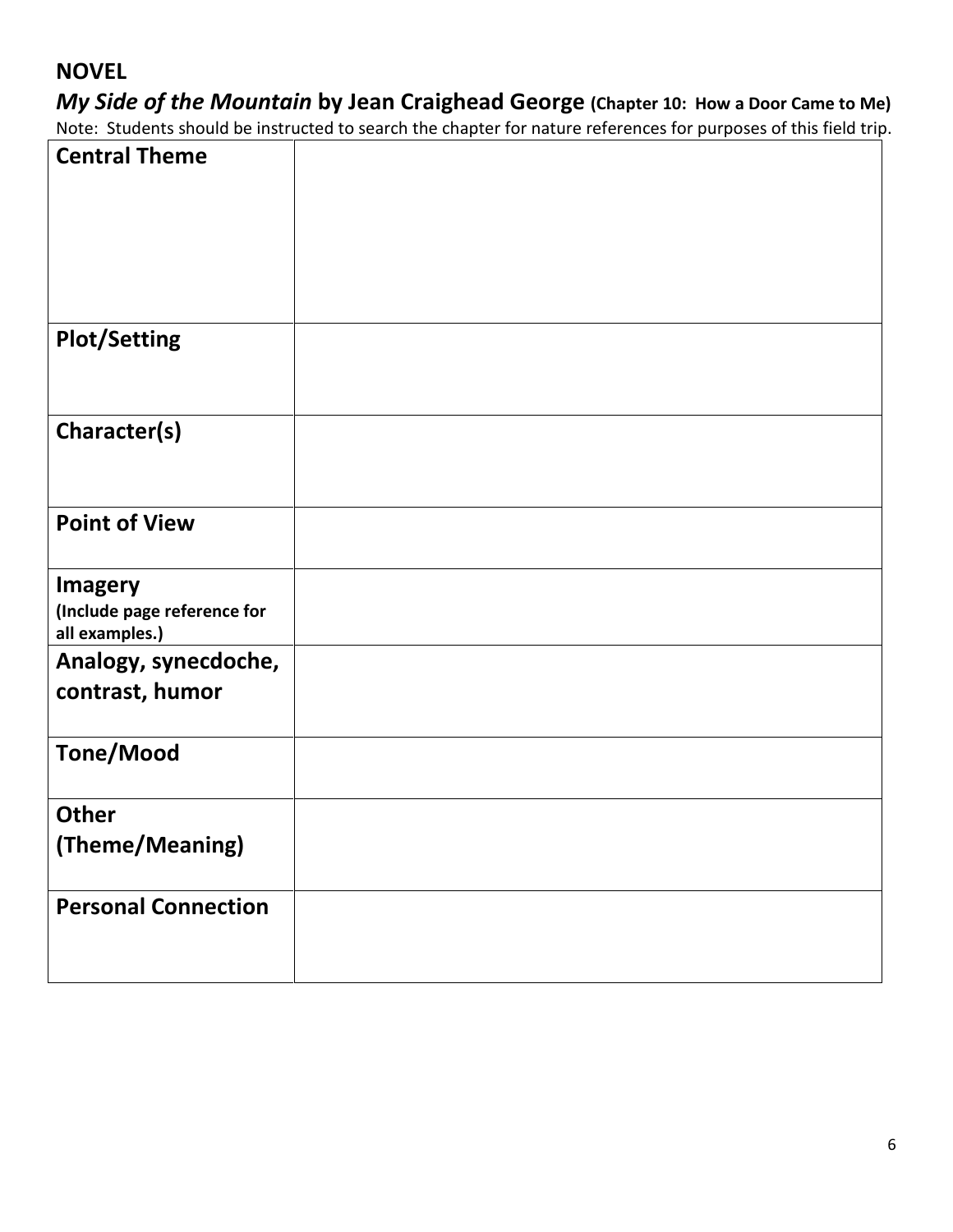# **POEM #1: "Deserted Farm" by Mark Vinz**

Note: Students should be instructed to cite line numbers when recording text evidence.

| <b>Central Theme</b>       |  |
|----------------------------|--|
| <b>Dramatic Situation</b>  |  |
| (Who is the speaker?       |  |
| Who is the audience?       |  |
| <b>What happens?)</b>      |  |
| Form, meter, sound         |  |
| devices                    |  |
| <b>Imagery</b>             |  |
| <b>Metaphor</b>            |  |
| <b>Simile</b>              |  |
| <b>Diction</b>             |  |
| Personification            |  |
| <b>Tone/Mood</b>           |  |
| <b>Personal Connection</b> |  |
|                            |  |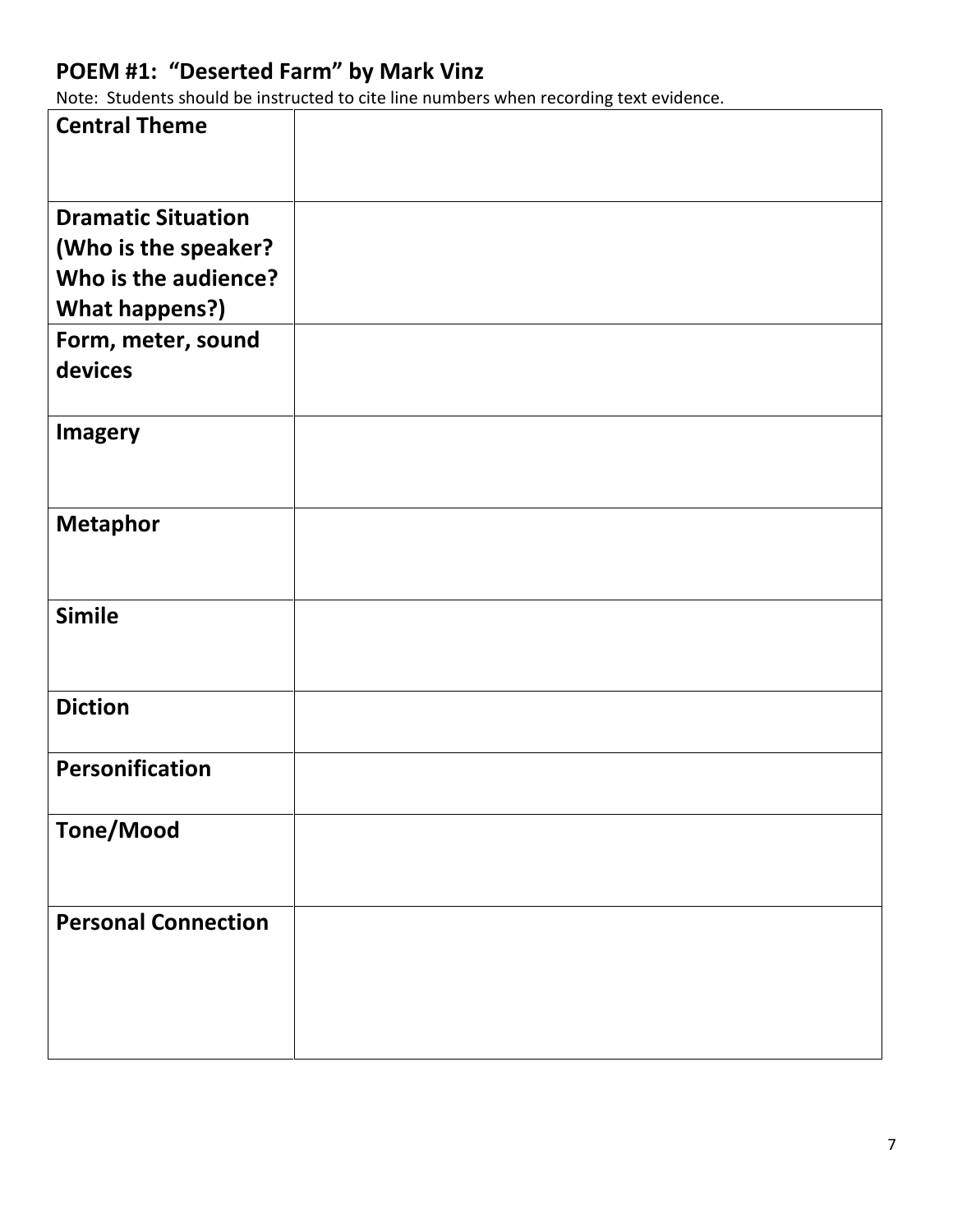## **POEM #2: "The Last Wolf" by Mary Tallmountain**

Note: Students should be instructed to cite line numbers when recording text evidence.

| <b>Central Theme</b>          |  |
|-------------------------------|--|
| <b>Dramatic Situation</b>     |  |
| (Who is the speaker?          |  |
| Who is the audience?          |  |
| <b>What happens?)</b>         |  |
| Form, meter, sound<br>devices |  |
| <b>Imagery</b>                |  |
| <b>Metaphor</b>               |  |
| <b>Syntax</b>                 |  |
| <b>Diction</b>                |  |
| <b>Tone/Mood</b>              |  |
| <b>Personal Connection</b>    |  |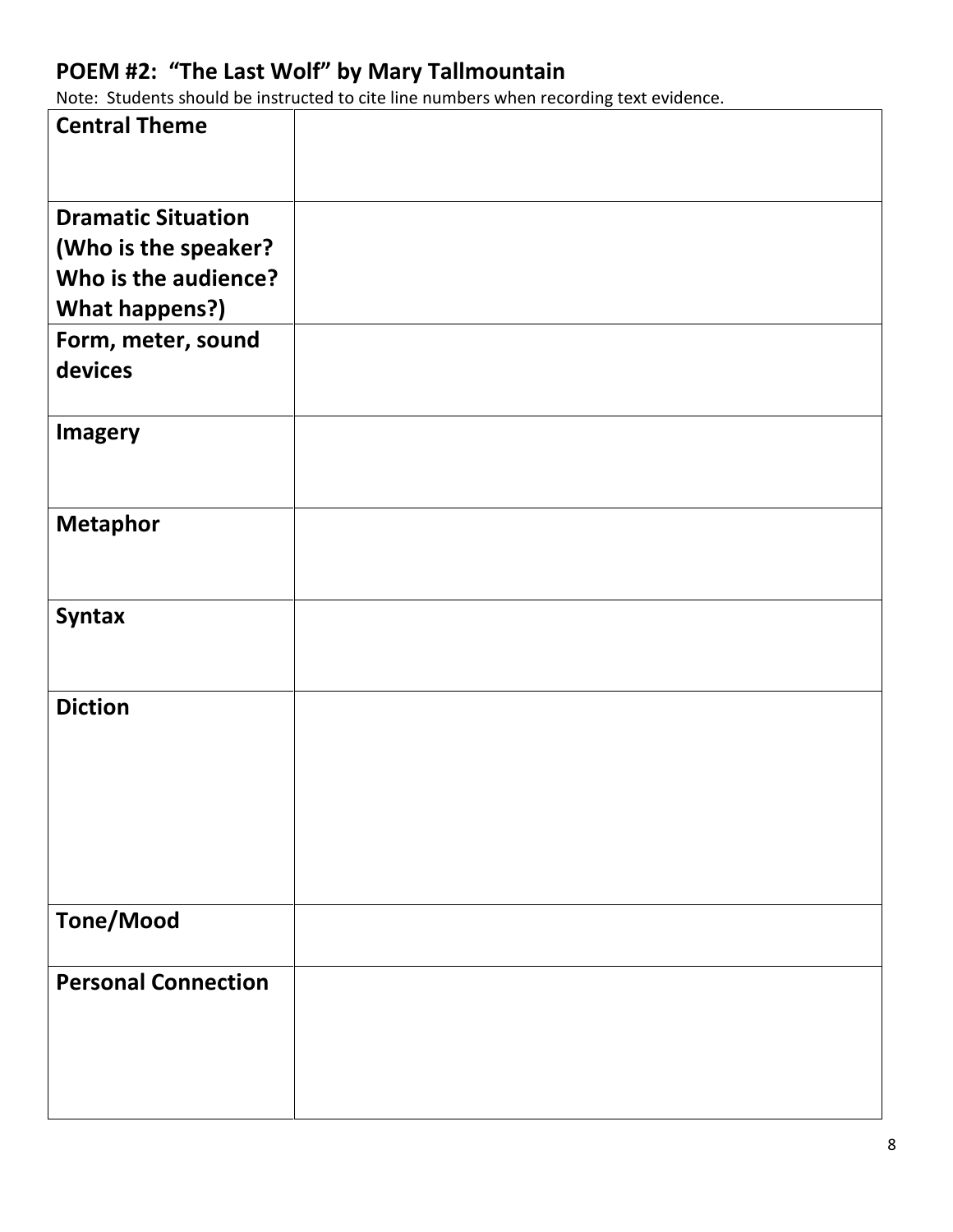## **COMPARISON CHART**

**Directions:** One of our goals has been to "compare and contrast texts in different forms or genres (e.g., stories and poems) in terms of their approaches to similar themes and topics" (ccss). Work with a partner to complete the following chart to help guide our discussion about how different types of literature (a short story, a novel, and poems) can express a common theme (in this case, people's relationships with nature).

Put an "X" in the box ONLY if you decide that the literary element is one of the most important "tools" used by the author to construct his/her theme and meaning in the story or the poem. Be ready to back up your selection with evidence from the story/poem.

| <b>LITERARY</b> | "Zlateh the | My Side of the | "Deserted  | "The Last Wolf" |
|-----------------|-------------|----------------|------------|-----------------|
| <b>ELEMENT</b>  | Goat"       | Mountain       | Farmhouse" |                 |
| Character(s)    |             |                |            |                 |
| Imagery         |             |                |            |                 |
| Metaphor        |             |                |            |                 |
| Plot (Dramatic  |             |                |            |                 |
| Situation)      |             |                |            |                 |
| Setting         |             |                |            |                 |
| Simile          |             |                |            |                 |
| Symbol          |             |                |            |                 |
| Theme           |             |                |            |                 |
| (Specific)*     |             |                |            |                 |
| Tone            |             |                |            |                 |

\*Note: While the broad theme of all these pieces of literature relates to people's relationships with nature, each piece may express a different opinion about what that relationship is or should be.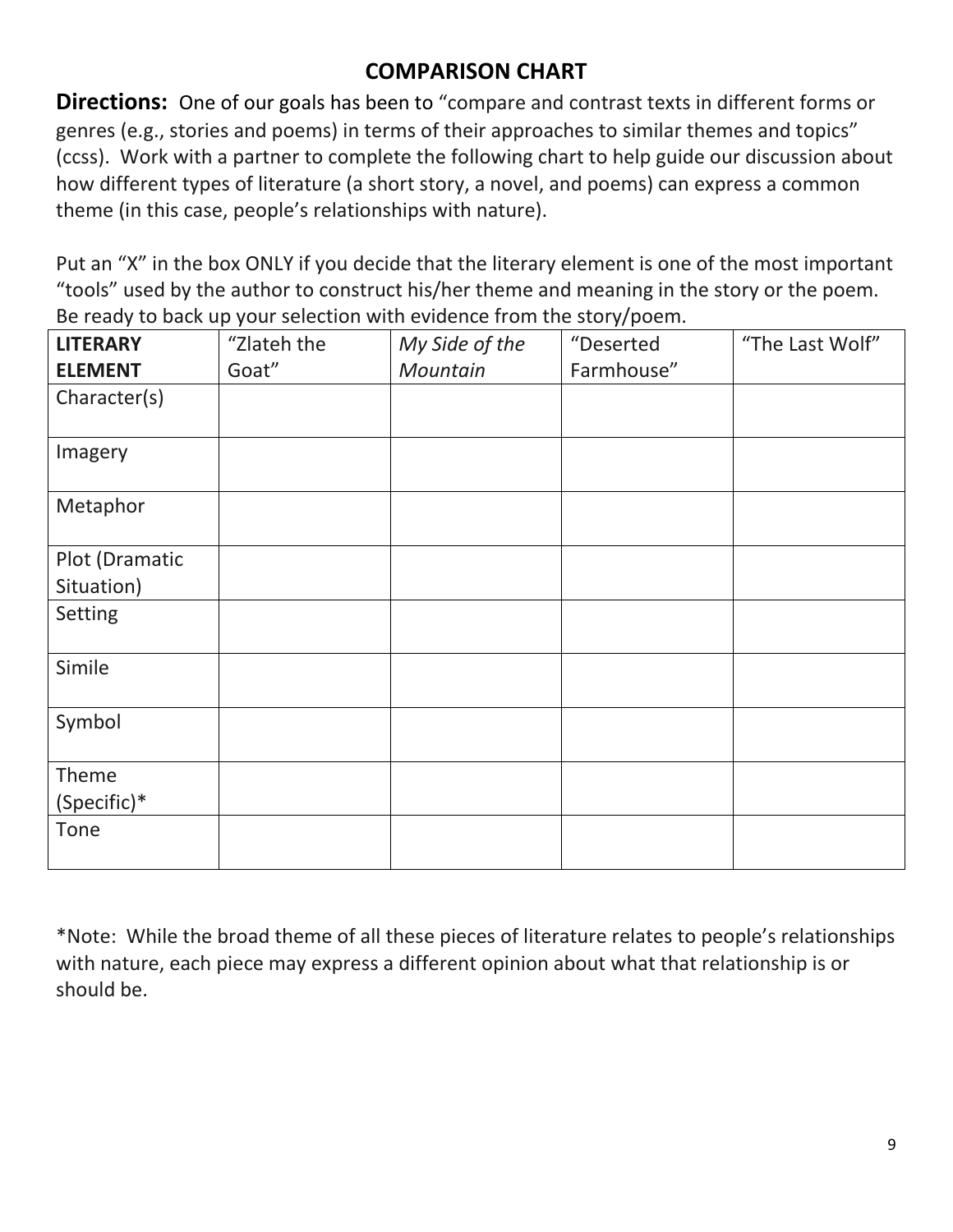## **APPENDIX B: Summary Charts (Teacher "key". NOTE: The following represents a SAMPLE of possible responses and is not to be considered to be comprehensive.)**

**SHORT STORY: "Zlateh the Goat" by Isaac Bashevis Singer (1904-1988)**

Note: Students should be instructed to search the story for nature references for purposes of this field trip.

| <b>Central Theme(s)</b>      | <b>Bond between humans and animals</b>                                                                                                                                          |
|------------------------------|---------------------------------------------------------------------------------------------------------------------------------------------------------------------------------|
|                              | A young boy finds the courage of his convictions                                                                                                                                |
| <b>Plot/Setting</b>          | Small village (possibly Singer's native Poland, the setting for many of                                                                                                         |
|                              | his stories). The father of a poor family instructs 12-year-old Aaron to                                                                                                        |
|                              | take an aging pet goat, Zlateh, to the butcher for slaughter to provide                                                                                                         |
|                              | necessities at Hanukkah. Boy and goat seek shelter in a blizzard and                                                                                                            |
|                              | save one another's life. Aaron returns to his home after the storm                                                                                                              |
|                              | having determined never to bring Zlateh for slaughter.                                                                                                                          |
| Character(s)                 | Reuven, a furrier (Aaron's father)                                                                                                                                              |
|                              | <b>Leah (Aaron's mother)</b>                                                                                                                                                    |
|                              | Aaron (12 years old)                                                                                                                                                            |
|                              | <b>Anna and Miriam (Aaron's sisters)</b>                                                                                                                                        |
|                              | <b>Zlateh the Goat (12 years old)</b>                                                                                                                                           |
| <b>Point of View</b>         | Third person, limited (Aaron's perspective)                                                                                                                                     |
| <b>Imagery</b>               | "She licked Reuven's hand. She shook her small, white beard" (415). "A large black                                                                                              |
| (Include page reference.)    | cloud with a bluish center appeared in the east and spread itself rapidly over the sky.<br>A cold wind blew in with it. The crows flew low, croaking" (415). "Icicles hung from |
|                              | her white beard and her horns were glazed with frost" (416). "The dried hay, grass,                                                                                             |
|                              | and field flowers exuded the warmth of the summer sun" (418)."The snow continued                                                                                                |
|                              | to fall and the wind wailed, first with one voice and then with many. Sometimes it                                                                                              |
|                              | had the sound of devilish laughter" (419). "The sky became clear and the moon<br>shone, casting silvery nets on the snow" (419). "And Zlateh would scratch her neck             |
|                              | with a horn, shake her white bearded head, and come out with the single sound                                                                                                   |
|                              | which expressed all her thoughts, and all her love" (420).                                                                                                                      |
| Metaphor, Simile,            | Personification of the wind and weather throughout.                                                                                                                             |
| <b>Other Figurative</b>      | "He was a snow child, born of the snow, and so was Zlateh" (419).                                                                                                               |
|                              | "The moon swam in the sky as in a sea" (419).                                                                                                                                   |
| <b>Language Devices</b>      | Do Zlateh's horn and white beard have special meaning? Many                                                                                                                     |
|                              | references!                                                                                                                                                                     |
| <b>Symbols</b>               | The road to and from the village (Aaron's coming-of-age "path")                                                                                                                 |
|                              | The haystack (and other contrasts (paradoxes?) - indoors/outdoors;                                                                                                              |
|                              | gentle nature/harsh nature; dreams/reality; life/death                                                                                                                          |
| Tone/Mood                    | Singer's pathos in this story establishes a close connection between audience and<br>each character's emotions, Zlateh's spirit, and the harshness of life and landscape as     |
|                              | well as its beauty. Singer's ethos is created through his pathos. The ethos (in                                                                                                 |
|                              | addition to Aaron's coming-of-age in this, his bar mitzvah year) is stated below in                                                                                             |
|                              | Zlateh's voice.                                                                                                                                                                 |
| <b>Other? (Moral of this</b> | "'We must accept all that God gives us-heat, cold, hunger,                                                                                                                      |
| tale?)                       | satisfaction, light, and darkness" (419).                                                                                                                                       |
| <b>Personal Connection</b>   | Responses will vary.                                                                                                                                                            |
|                              |                                                                                                                                                                                 |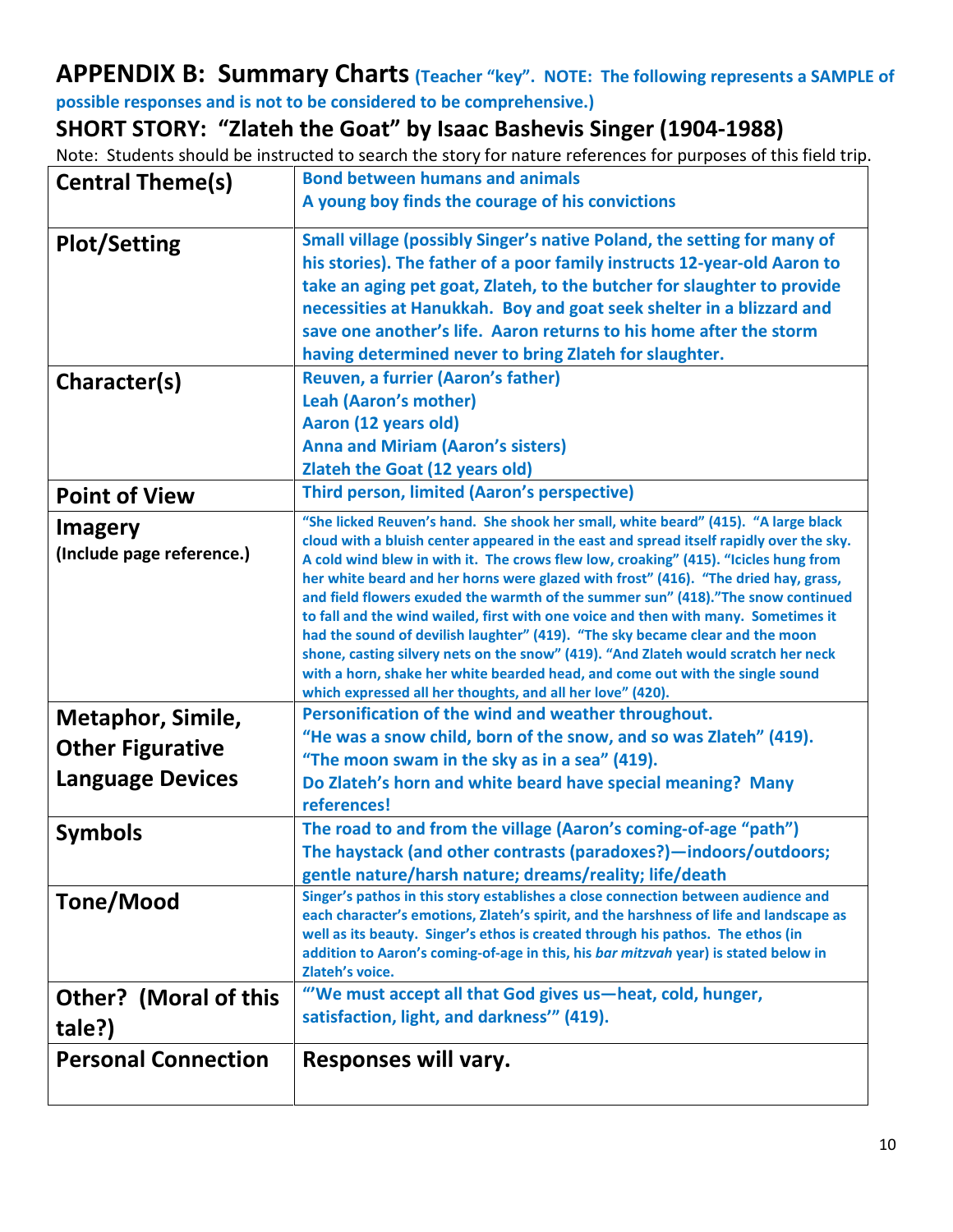**NOVEL (Teacher "key". NOTE: The following represents a SAMPLE of possible responses and is not to be considered to be comprehensive.)**

*My Side of the Mountain* **by Jean Craighead George (Chapter 10: How a Door Came to Me)** Note: Students should be instructed to search the chapter for nature references for purposes of this field trip.

| <b>Central Theme</b>       | > A young person connects personally and emotionally with the land (nature)                                                                                                        |  |  |
|----------------------------|------------------------------------------------------------------------------------------------------------------------------------------------------------------------------------|--|--|
|                            | > A young person seeks independence & adventure/learns survival skills<br>> A young person strikes a balance between wanting solitude and finding his                              |  |  |
|                            | place in society                                                                                                                                                                   |  |  |
|                            | <b>Chapter Theme: Appreciation of nature and creatures large and</b>                                                                                                               |  |  |
|                            | small/avoidance of humans!                                                                                                                                                         |  |  |
| <b>Plot/Setting</b>        | "Sam Gribley is terribly unhappy living in New York City with his family, so he runs<br>away to the Catskill Mountains to live by himself. With only a penknife, a ball of cord,   |  |  |
|                            | forty dollars, and some flint and steel, he intends to survive on his own. Sam learns                                                                                              |  |  |
|                            | about courage, danger, and independence during his year in the wilderness, a year                                                                                                  |  |  |
|                            | that changes his life forever" (book jacket-Puffin Books).                                                                                                                         |  |  |
| Character(s)               | Sam (12 years old)                                                                                                                                                                 |  |  |
|                            | <b>Frightful (a falcon)</b><br><b>The Baron Weasel</b>                                                                                                                             |  |  |
|                            |                                                                                                                                                                                    |  |  |
| <b>Point of View</b>       | First person through Sam Gribley's point of view                                                                                                                                   |  |  |
|                            |                                                                                                                                                                                    |  |  |
|                            |                                                                                                                                                                                    |  |  |
| <b>Imagery</b>             | "Bushes cracked, leaves scuttled, and a man with a rifle came into the meadow" (56).<br>"I wrote this on a piece of birch bark. 'I think I grew an inch on venison!' Frightful and |  |  |
| (Include page reference.)  | I went to the meadow when the meal was done, and I flopped in the grass. The stars                                                                                                 |  |  |
|                            | came up, the ground smelled sweet, and I closed my eyes. I heard 'pip, pop, pop,                                                                                                   |  |  |
|                            | pop.'" (57).                                                                                                                                                                       |  |  |
| Analogy, synecdoche,       | Sam takes the role of Frightful's mother, soothing her so she would stay quiet and not<br>attract the attention of the poacher (56). "I stayed on the bed all morning, telling the |  |  |
| contrast, humor            | fierce little bundle of feathers in my hand that there was deer meat in store for her if                                                                                           |  |  |
|                            | she would just wait with me" (57). Sam (and his animal companions as well as the                                                                                                   |  |  |
|                            | deer) are sympathetic characters; the poacher is not. "Way down the other side of                                                                                                  |  |  |
|                            | the mountain, I heard another shot. I sure hoped that deer dropped on the poacher's<br>toes and that he would now go home" (57).                                                   |  |  |
| Tone/Mood                  | Tense, set by the danger of being discovered by the poacher. Gratitude (meal) and                                                                                                  |  |  |
|                            | reverence (hearing/seeing the earthworms come out of their holes).                                                                                                                 |  |  |
| <b>Other</b>               | "Little bubbles of air snapped as these voiceless animals of the earth came to the<br>surface. That got me to smiling. I was glad to know this about earthworms. I don't           |  |  |
| (Theme/Meaning)            | know why, but this seemed like one of the nicest things I had learned in the woods—                                                                                                |  |  |
|                            | that earthworms, lowly, confined to the darkness of the earth, could make just a little                                                                                            |  |  |
|                            | stir in the world" (58).                                                                                                                                                           |  |  |
| <b>Personal Connection</b> | Responses will vary.                                                                                                                                                               |  |  |
|                            |                                                                                                                                                                                    |  |  |
|                            |                                                                                                                                                                                    |  |  |
|                            |                                                                                                                                                                                    |  |  |
|                            |                                                                                                                                                                                    |  |  |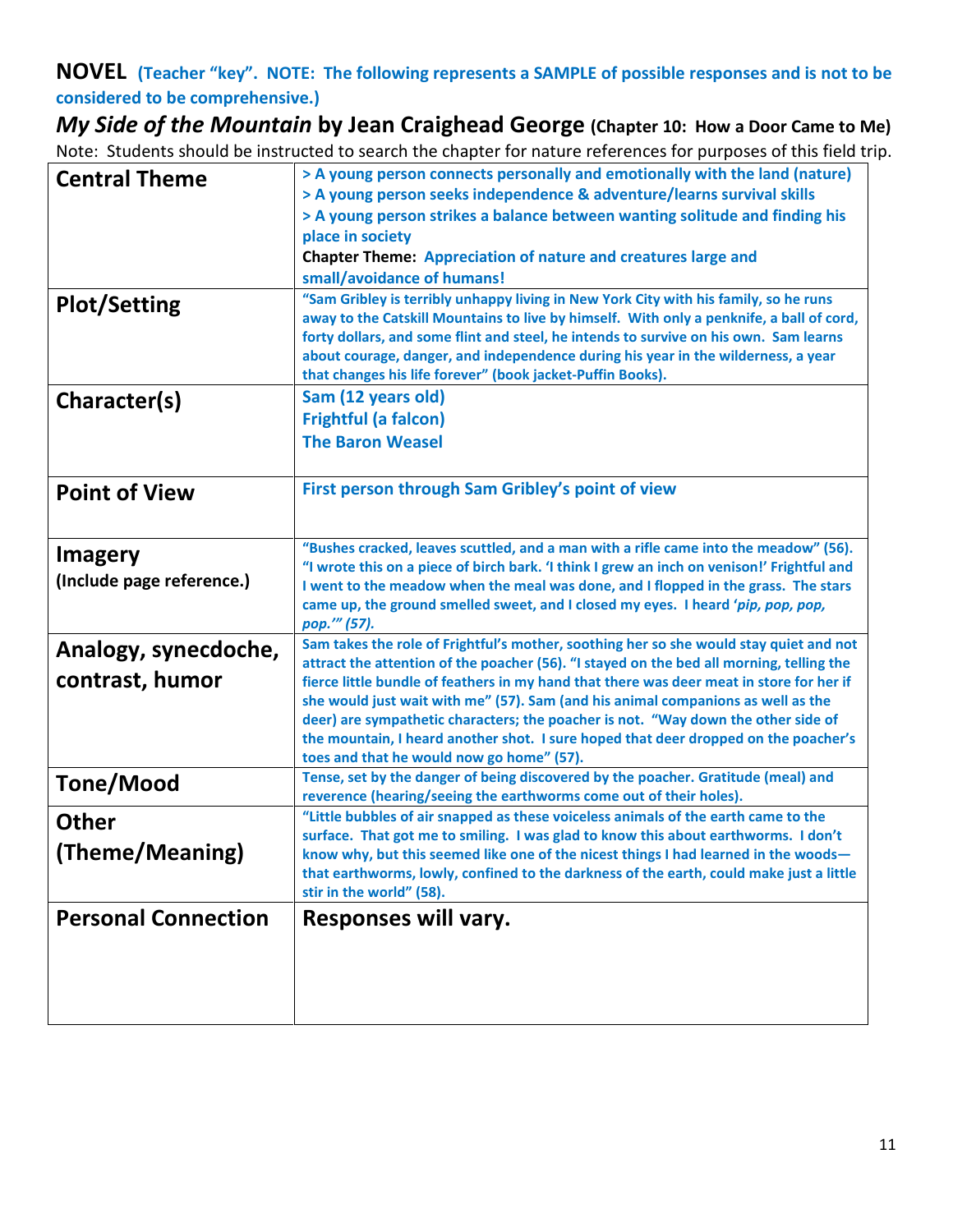### **POEM #1: "Deserted Farm" by Mark Vinz (Teacher "key". NOTE: The following represents a SAMPLE of possible responses and is not to be considered to be comprehensive.)**

Note: Students should be instructed to cite line numbers when recording text evidence. **Central Theme The old ways of life (independent farmhouses) are disappearing—**

|                            | nature reclaims mankind's monuments.                                                                                                            |  |  |
|----------------------------|-------------------------------------------------------------------------------------------------------------------------------------------------|--|--|
| <b>Dramatic Situation</b>  | Speaker does not assume a persona in this poem, but                                                                                             |  |  |
| (Who is the speaker?       | wants the audience to understand the significance of                                                                                            |  |  |
| Who is the audience?       | the decay of the deserted farmhouse.                                                                                                            |  |  |
| What happens?)             |                                                                                                                                                 |  |  |
| Form, meter, sound         | <i><b>*Two quatrains of free verse</b></i>                                                                                                      |  |  |
| devices                    | *No rhyme scheme (end rhyme or internal)                                                                                                        |  |  |
|                            | *Perhaps some assonance of the long and short "o" sound contributes                                                                             |  |  |
|                            | to effect of loss/longing/mourning >hope: "stood" (1), "skeleton" (3),<br>"forever," "shores" (4), "moans," "softly" (5), "house," "collapses," |  |  |
|                            | "broken" (6), "tomorrow," "blossoms," "open" (7), "roofbeams" (8).                                                                              |  |  |
| <b>Imagery</b>             | <b>Entire second stanza</b>                                                                                                                     |  |  |
| <b>Metaphor</b>            | "empty milking stall" (2)                                                                                                                       |  |  |
|                            | "exiled forever on shores of prairie." (4)                                                                                                      |  |  |
|                            | "heavy lilac blossoms" (7)                                                                                                                      |  |  |
|                            | "roofbeams" (8)                                                                                                                                 |  |  |
| <b>Simile</b>              | the empty milking stalls rise up                                                                                                                |  |  |
|                            | like the skeleton of an ancient sea beast<br>exiled forever on shores of prairie. (2-4)                                                         |  |  |
|                            |                                                                                                                                                 |  |  |
|                            | the house collapses like a broken prayer. (6)                                                                                                   |  |  |
| <b>Diction</b>             | "Empty, skeleton, ancient sea beast, exiled forever, decaying, moans,                                                                           |  |  |
|                            | collapses"-contribute to theme/mood of loss/longing. "Tomorrow,                                                                                 |  |  |
|                            | blossoms, open, higher, reeling in wind" - contribute to theme/mood                                                                             |  |  |
|                            | of rebirth/hope/supremacy of nature.<br>"the empty milking stalls rise up" (2), "exiled" (4)                                                    |  |  |
| Personification            | "Decaying timber moans softly in twilight" (5)                                                                                                  |  |  |
|                            |                                                                                                                                                 |  |  |
| Tone/Mood                  | Loss/longing/mourning                                                                                                                           |  |  |
|                            | Shifts into tone of hopefulness.<br>Theme of inevitability of cycles of birth/death  mankind's                                                  |  |  |
|                            | ambiguously symbiotic/tyrannical relationship with nature?                                                                                      |  |  |
| <b>Personal Connection</b> | Responses will vary.                                                                                                                            |  |  |
|                            |                                                                                                                                                 |  |  |
|                            |                                                                                                                                                 |  |  |
|                            |                                                                                                                                                 |  |  |
|                            |                                                                                                                                                 |  |  |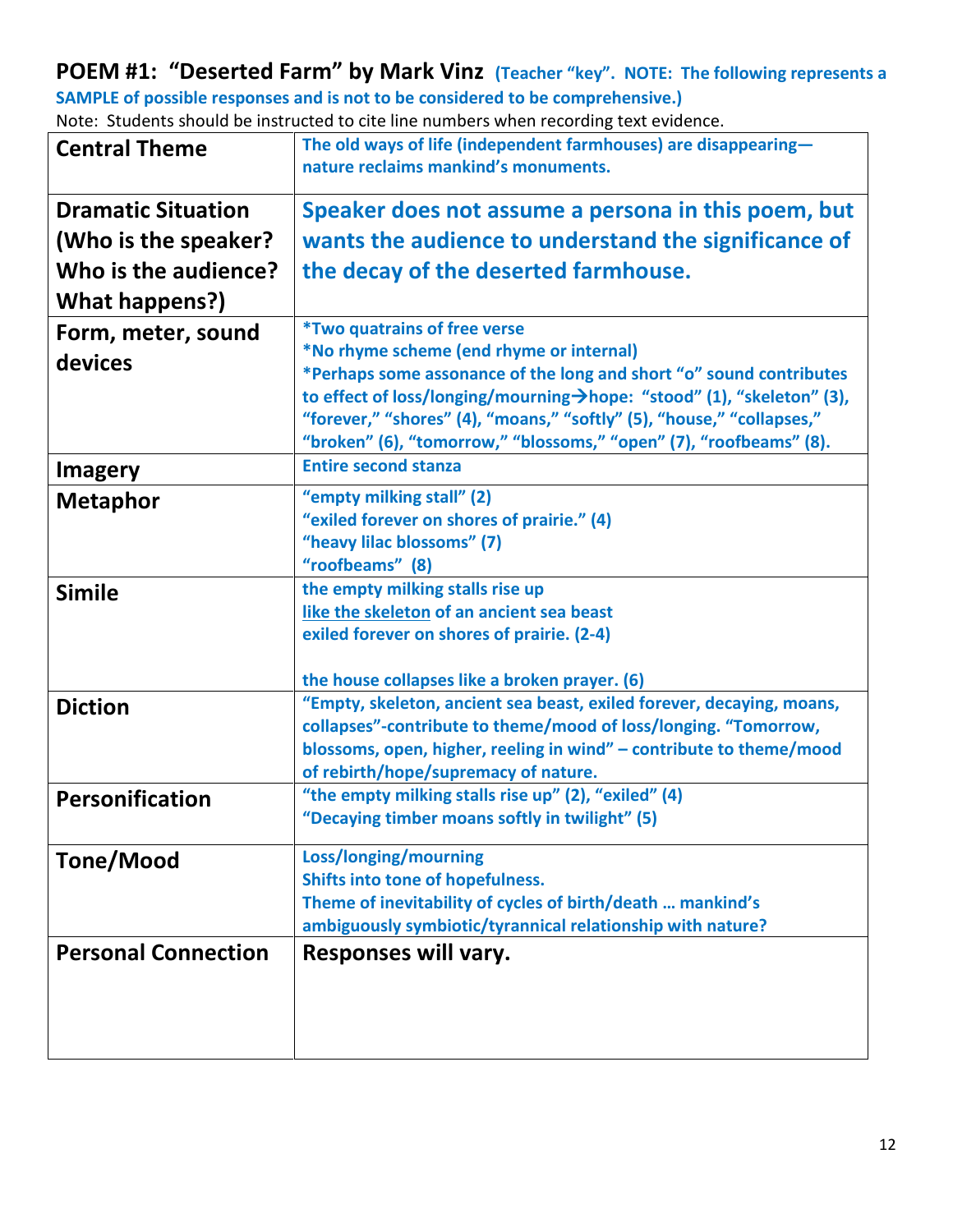## **POEM #2: "The Last Wolf" by Mary Tallmountain (Teacher "key". NOTE: The following**

**represents a SAMPLE of possible responses and is not to be considered to be comprehensive.)** Note: Students should be instructed to cite line numbers when recording text evidence.

| <b>Central Theme</b>                 | <b>Collapse of civilization</b>                                                                                                                                          |  |  |
|--------------------------------------|--------------------------------------------------------------------------------------------------------------------------------------------------------------------------|--|--|
| http://www.goethe.de/ins/us/         | <b>Arrogance of human confidence in technology</b>                                                                                                                       |  |  |
| lp/kul/mag/tri/com/exi/en5687548.htm | Human indifference to nature/neglect of natural system                                                                                                                   |  |  |
|                                      | "Any community that does not include a place within for all living                                                                                                       |  |  |
|                                      | things-even those that humans do not naturally feel kinship for-is                                                                                                       |  |  |
|                                      | ultimately doomed." (See "source"-to the left.)                                                                                                                          |  |  |
| <b>Dramatic Situation</b>            | The speaker, a person who sympathizes with the last wolf and                                                                                                             |  |  |
|                                      | distances herself from the "they" (other people) who have replaced the                                                                                                   |  |  |
| (Who is the speaker?                 | landscape with technology and structures, speaks both to any                                                                                                             |  |  |
| Who is the audience?                 | remaining people who might join her cause, and finally, in the last two-                                                                                                 |  |  |
| What happens?)                       | line stanza, to the wolf.                                                                                                                                                |  |  |
| Form, Meter, Sound                   | Free verse, some sound devices such as:                                                                                                                                  |  |  |
| <b>Devices</b>                       | Assonance "clutter and rubble of quiet blocks" (14)                                                                                                                      |  |  |
|                                      | Consonance of the "w": "wolf, toward, down, warrens, crowned, way,                                                                                                       |  |  |
|                                      | eastward, wild, low, whine, narrow, west, waiting, watched, white,                                                                                                       |  |  |
|                                      | yellow, eyebrows, know, what"                                                                                                                                            |  |  |
|                                      | These sounds necessarily slow the pace of the poem, especially when                                                                                                      |  |  |
|                                      | read aloud.<br>"baying echoes" (3)                                                                                                                                       |  |  |
| <b>Imagery</b>                       | "flicking red and green/of traffic signals" (9-10)                                                                                                                       |  |  |
|                                      | "low whine" (16), "I heard him snuffle at the door"(20), "He trotted across the floor,                                                                                   |  |  |
|                                      | he laid his long gray muzzle/on the spare white spread/and his eyes burned                                                                                               |  |  |
|                                      | yellow/his small dotted eyebrows quivered" (22-26)                                                                                                                       |  |  |
| <b>Metaphor</b>                      | All aspects of the poem are metaphor; however, one might pay<br>particular attention to the "narrow bed looking west," (19) with its                                     |  |  |
|                                      | "spare white spread" (24) Ask students for what this could be a                                                                                                          |  |  |
|                                      | metaphor. Narrow bed=coffin? Looking west=new frontiers? Death                                                                                                           |  |  |
|                                      | (where the sun sets)?                                                                                                                                                    |  |  |
| <b>Syntax</b>                        | No punctuation [to capture wolf's "wild loping gait" (12) and man's                                                                                                      |  |  |
|                                      | unchecked encroachment] until the last two lines: "Yes, I said./ I know                                                                                                  |  |  |
|                                      | what they have done." (27-28) The short, sobering sentences draw                                                                                                         |  |  |
|                                      | attention to the finality of the deed.                                                                                                                                   |  |  |
| <b>Diction</b>                       | VERBS: hurried, heard, passing, baying (11), hear, ascending, came, sat, looking,<br>waiting, heard, snuffle, watched, trotted, laid, burned, quivered, said, know, have |  |  |
|                                      | done.                                                                                                                                                                    |  |  |
|                                      | PARTICIPLES: ruined, baying (3), smashed, crowned, standing, lighted, flicking, loping                                                                                   |  |  |
|                                      | (12)                                                                                                                                                                     |  |  |
|                                      | NATURAL OBJECTS/ACTIONS: wolf, baying, warrens, wild loping gait, deadly night,<br>voice ascending the hill, snuffle, long gray muzzle, eyes burned yellow/his small     |  |  |
|                                      | dotted eyebrows quivered                                                                                                                                                 |  |  |
|                                      | <b>MANMADE OBJECTS/ACTIONS: ruined city, smashed warrens, Montgomery Street,</b>                                                                                         |  |  |
|                                      | ruby-crowned highrises, lighted elevators useless, traffic signals, clutter and rubble of                                                                                |  |  |
|                                      | quiet blocks, floor by empty floor, room, narrow bed, door, floor, spare white spread                                                                                    |  |  |
| <b>Tone/Mood</b>                     | quietly urgent, pleading, resigned, saddened, tragic, desperate                                                                                                          |  |  |
| <b>Personal Connection</b>           | Responses will vary.                                                                                                                                                     |  |  |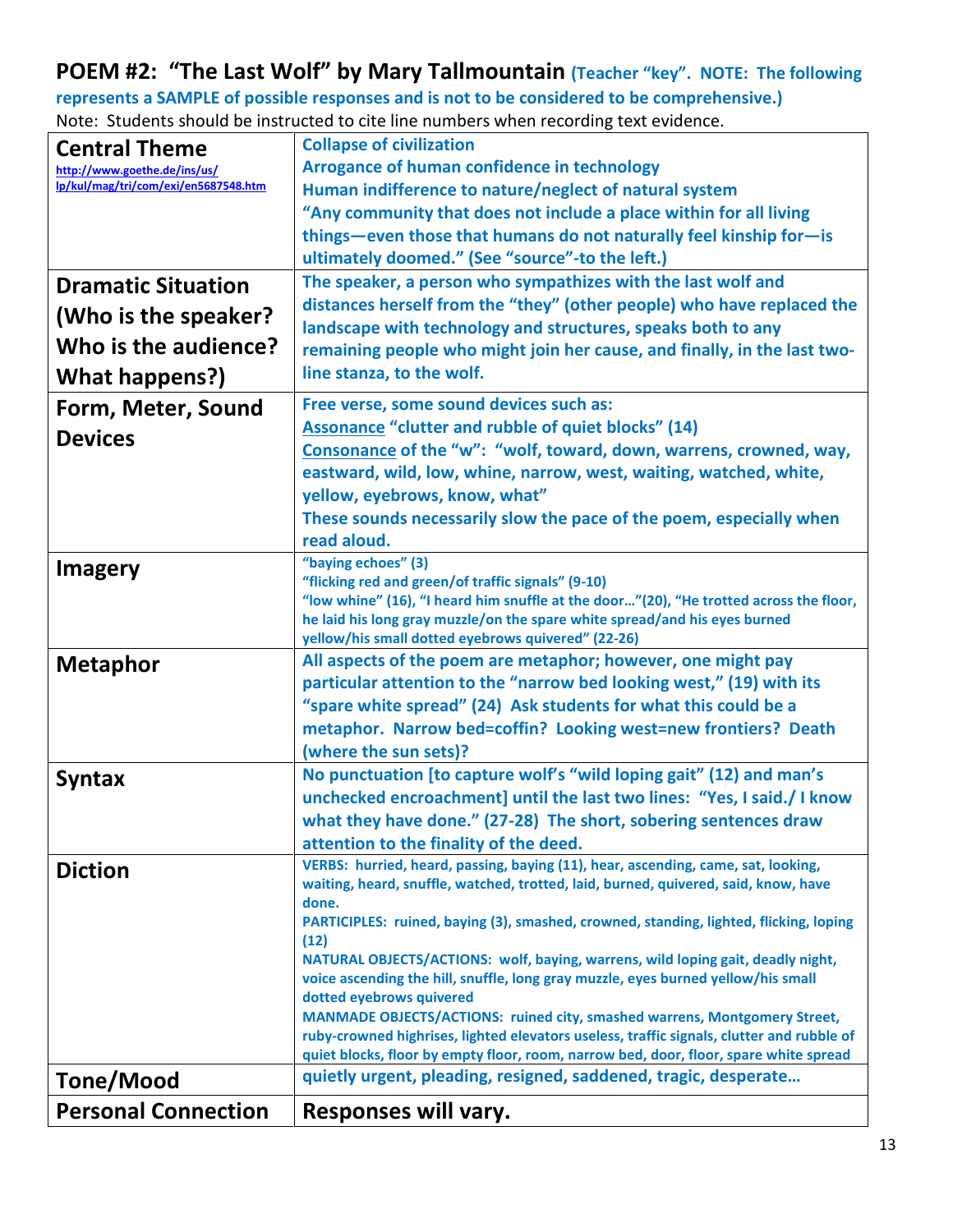**APPENDIX C: Pre-Writing Activity (Directions and Chart):** 

## **Page 1 -- Directions:**

**Your learning objective/goal for this activity is to develop ideas in a nature setting for writing your own poem or short story (as assigned by the teacher). You will reinforce your knowledge about literary terms and your skills analyzing themes by creating your own literary language and theme/story.**

**See the rubric (Note to teacher: rubric not provided in this lesson plan.) for specific requirements and scoring/grading expectations.**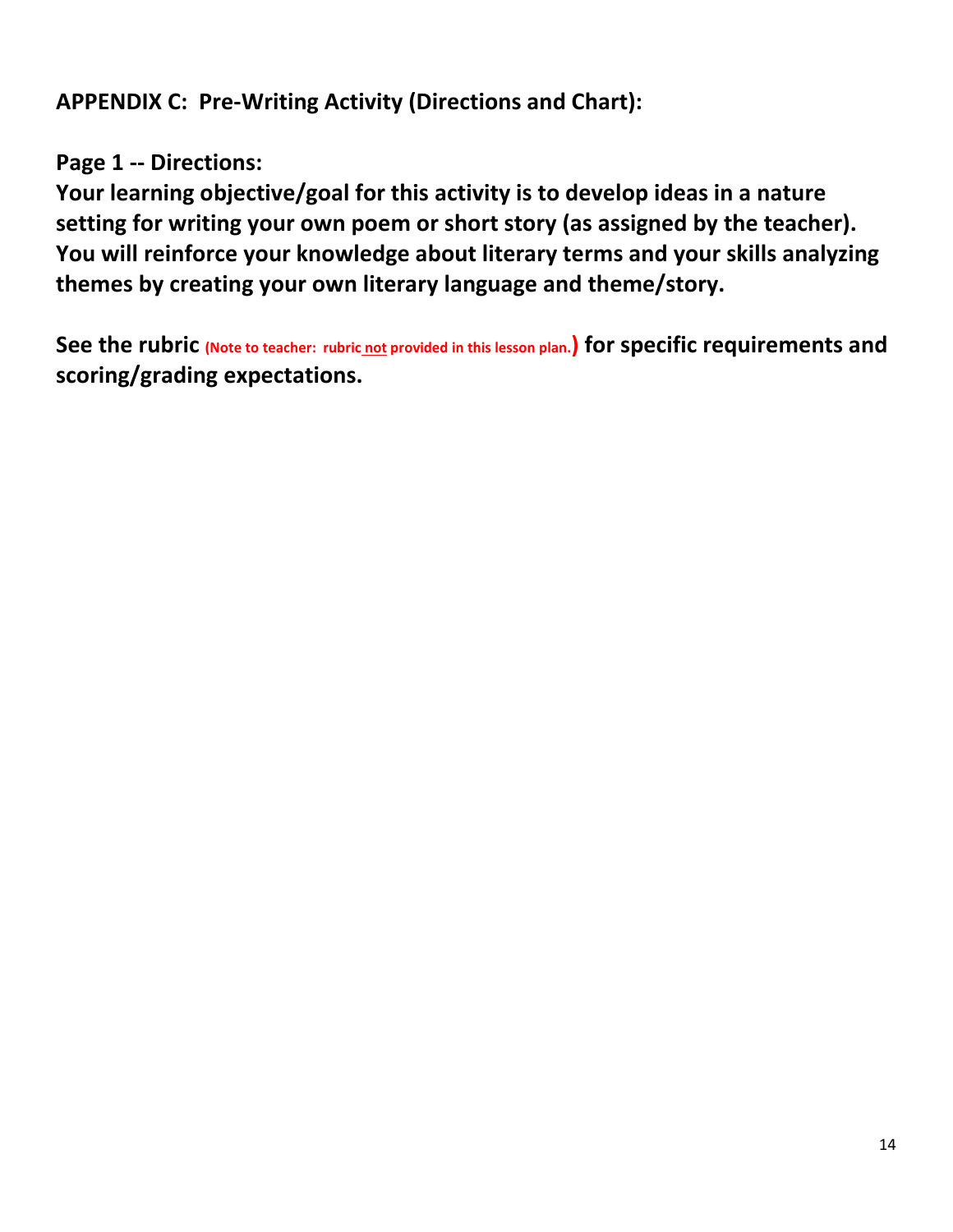## **APPENDIX C: Page 2**

## **Pre-write Chart: Ideas for My Story/Poem**

| <b>Duke Farms</b>     | <b>Story Ideas (Plot,</b> | Literary Language (Ideas for details, |
|-----------------------|---------------------------|---------------------------------------|
| Location              | Characters, Theme, etc.)  | symbols, metaphors, similes,          |
|                       |                           | imagery, etc)                         |
| <b>Orchid Range</b>   |                           |                                       |
| <b>Meadow</b>         |                           |                                       |
|                       |                           |                                       |
|                       |                           |                                       |
|                       |                           |                                       |
|                       |                           |                                       |
|                       |                           |                                       |
|                       |                           |                                       |
|                       |                           |                                       |
| <b>Dragonfly Pond</b> |                           |                                       |
|                       |                           |                                       |
|                       |                           |                                       |
|                       |                           |                                       |
|                       |                           |                                       |
|                       |                           |                                       |
|                       |                           |                                       |
|                       |                           |                                       |
|                       |                           |                                       |
|                       |                           |                                       |
| <b>Old Foundation</b> |                           |                                       |
|                       |                           |                                       |
|                       |                           |                                       |
|                       |                           |                                       |
|                       |                           |                                       |
|                       |                           |                                       |
|                       |                           |                                       |
|                       |                           |                                       |
|                       |                           |                                       |